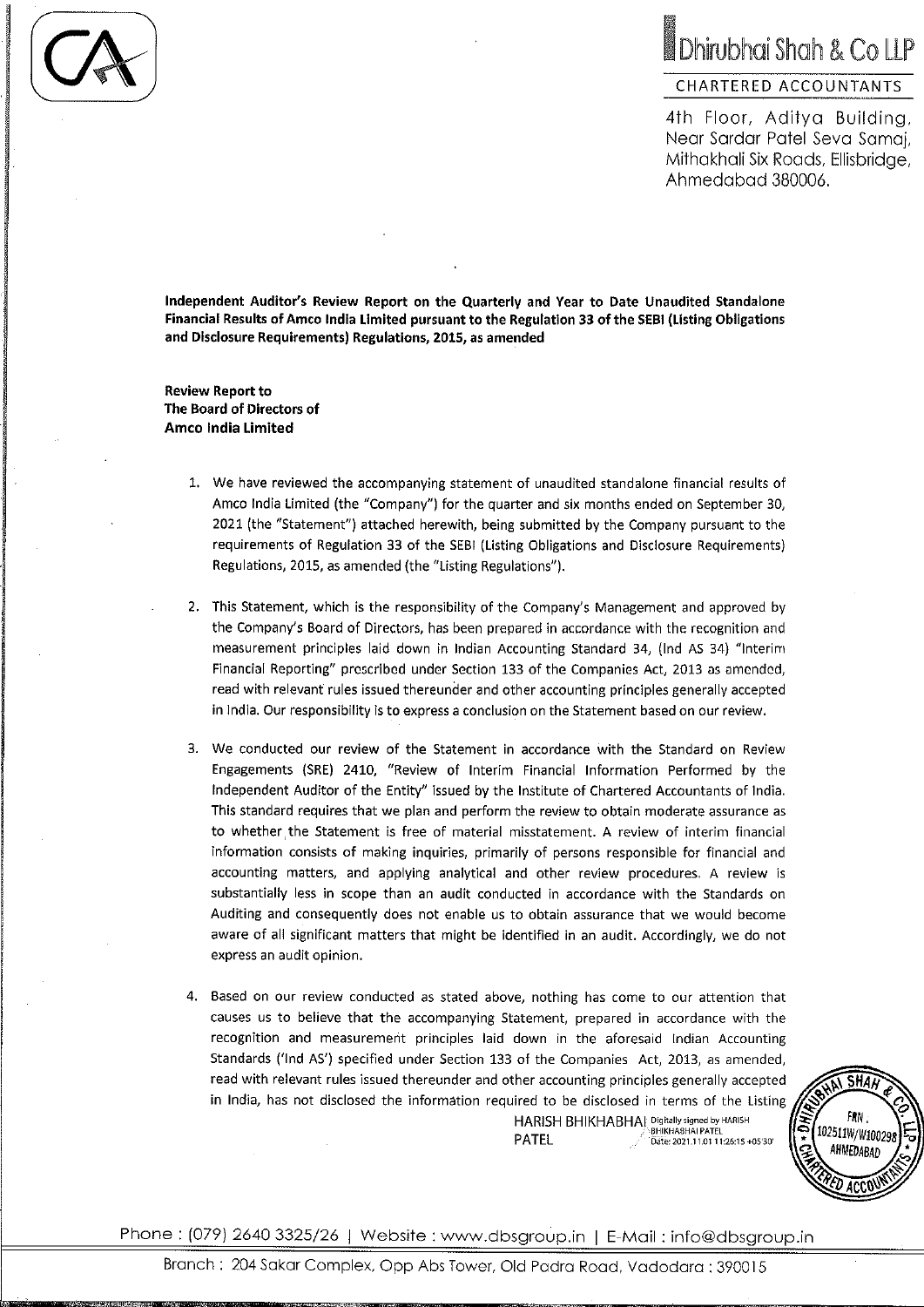Regulations, including the manner in which it is to be disclosed, or that it contains any material misstatement.

## **Emphasis of Matter:**

We draw attention to Note no. 3 of the accompanying unaudited standalone financial results, as regards the management's evaluation of COVID-19 impact on the operations and assets of the Company.

Our conclusion is not modified in respect of this matter.

For, Dhirubhai Shah & Co LLP **Chartered Accountants** FRN: 102511W/W100298

Harish B Patel Partner Membership No: 014427 ICAI UDIN: 21014427AAAAFS3216 Place: Ahmedabad Date: November 01, 2021

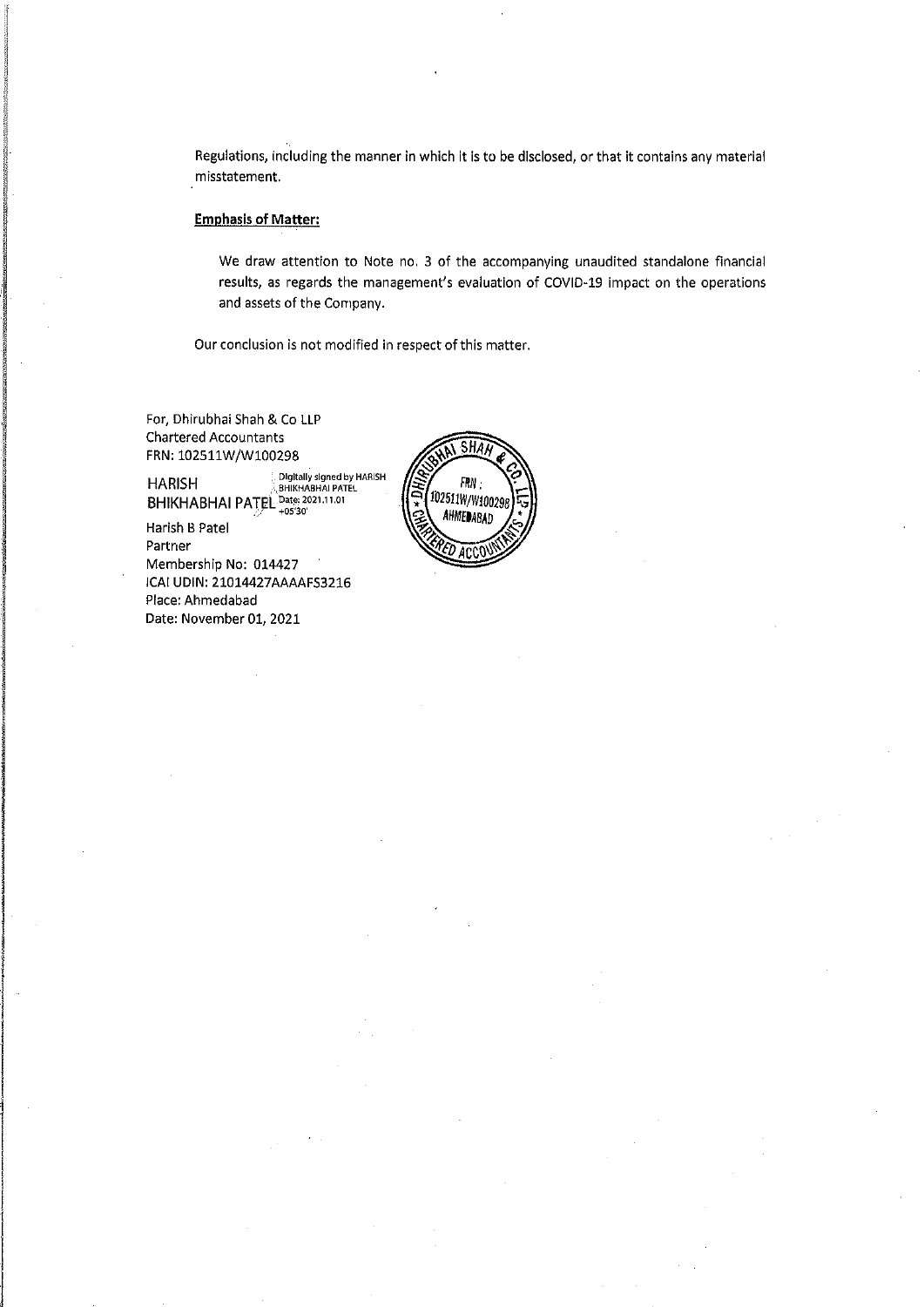## **AMCO INDIA LIMITED**

**Registered Office: 10795, Shop No. 7, GF, Jhandewalan Road, Nabi Karim, New Delhi-110 055 Corporate Office: C - 53 54, Sector - 57, Noida - 201301, CIN:L74899DL1987PLC029035**

PHONE NO. 0120-4601500, FAX 120-4601548, Email : amco.india@ymail.com Website: www.amcoindialimited.com<br>Statement of Standalone Unaudited Results for the quarter and half year ended 30<sup>th</sup> September, 2021

|                | bearderone ondertrea nesures for the quarter and han year ended 50 - September, 2021                                                                          |                                  |                                  |                                                          |                                | (Rs. In lakhs except earning per share)                |                          |
|----------------|---------------------------------------------------------------------------------------------------------------------------------------------------------------|----------------------------------|----------------------------------|----------------------------------------------------------|--------------------------------|--------------------------------------------------------|--------------------------|
|                |                                                                                                                                                               | <b>Quarter Ended</b>             |                                  | <b>Half Year Ended</b>                                   |                                | <b>Year Ended</b>                                      |                          |
|                |                                                                                                                                                               | (Unaudited)                      | (Unaudited)                      | (Unaudited)                                              | (Unaudited)                    | (Unaudited)                                            | (Audited)                |
| S.<br>No.      | <b>Particulars</b>                                                                                                                                            | Three months<br>ended 30/09/2021 | Three months<br>ended 30/06/2021 | <b>Corresponding three</b><br>months ended<br>30/09/2020 | Six months ended<br>30/09/2021 | <b>Corresponding Six</b><br>months ended<br>30/09/2020 | Year ended<br>31/03/2021 |
|                | (Refer Notes below)                                                                                                                                           |                                  |                                  |                                                          |                                |                                                        |                          |
| (1)            | (2)                                                                                                                                                           | (3)                              | (4)                              | (5)                                                      | (6)                            | (7)                                                    | (8)                      |
| 1              | <b>Income from Operations</b><br>a Revenue from Operations<br>b Other Income                                                                                  | 4.269.87<br>25.53                | 3.947.14<br>30.50                | 2,203.78<br>24.03                                        | 8,217.01<br>56.03              | 3.408.77<br>39.90                                      | 8,846.97<br>118.89       |
|                | Total income from Operations (a+b)                                                                                                                            | 4,295.40                         | 3,977.64                         | 2,227.81                                                 | 8,273.04                       | 3,448.67                                               | 8,965.86                 |
|                | 2 Expenses<br>a Cost of materials consumed<br>b. Change in inventory of finished goods                                                                        | 3,786.18<br>62.05                | 3,480.45<br>6.17                 | 1,994.39<br>(30.06)                                      | 7,266.63<br>68.22              | 3,069.84<br>(77.49)                                    | 7,941.54<br>(85.97)      |
|                | c. Employee benefits expense<br>d. Finance Costs<br>i) Interest expenses                                                                                      | 68.06<br>31.81                   | 70.84<br>30.80                   | 66.58<br>25.78                                           | 138.90<br>62.61                | 130.60<br>54.51                                        | 251.57<br>113.95         |
|                | e. Depreciation and amortisation expense                                                                                                                      | 28.80                            | 28.80                            | 22.80                                                    | 57.60                          | 45.60                                                  | 97.09                    |
|                | Other expenses                                                                                                                                                | 134.63                           | 267.69                           | 96.36                                                    | 402.32                         | 148.77                                                 | 456.16                   |
|                | Total Expenses (a+b+c+d)                                                                                                                                      | 4,111.53                         | 3,884.75                         | 2,175.85                                                 | 7,996.28                       | 3,371.83                                               | 8,774.34                 |
| 3              | Profit from ordinary activities before exceptional items and tax (1-2)<br>finance costs and exceptional items (1-2)                                           | 183.87                           | 92.89                            | 51.96                                                    | 276.76                         | 76.84                                                  | 191.52                   |
| 4              | <b>Exceptional Items</b>                                                                                                                                      |                                  |                                  |                                                          |                                |                                                        |                          |
| 5<br>6         | Profit from ordinary activities before tax (3-4)<br><b>Tax Expense</b>                                                                                        | 183.87                           | 92.89                            | 51.96                                                    | 276.76                         | 76.84                                                  | 191.52<br>39.58          |
|                | a Provision for taxation (Net)<br>b Earlier year tax provisions (written back)<br>Provision for Deferred tax liability / (asset)<br>d. MAT Credit Entitlement | 51.15                            | 24.15                            | 13.51                                                    | 75.30                          | 19.98                                                  | (2.35)<br>7.09           |
| $\overline{7}$ | Net Profit / (Loss) for the period (5-6)                                                                                                                      | 132.72                           | 68.74                            | 38.45                                                    | 201.46                         | 56.86                                                  | 147.20                   |
| 8              | Other comprehensive income / (expenses)                                                                                                                       | (2.37)                           | (2.37)                           | 0.73                                                     | (4.74)                         | 1.46                                                   | (22.80)                  |
|                | Total comprehensive income                                                                                                                                    | 130.35                           | 66.37                            | 39.18                                                    | 196.72                         | 58.32                                                  | 124.40                   |
|                | Paid Up Equity Share Capital                                                                                                                                  | 41.10                            | 41.10                            | 41.10                                                    | 41.10                          | 41.10                                                  | 41.10                    |
|                | 9 Earning per share<br>(of Rs. 10/- each) (not annualized):                                                                                                   |                                  |                                  |                                                          |                                |                                                        |                          |
|                | Basic (in Rs)                                                                                                                                                 | 3.23                             | 1.67                             | 0.94                                                     | 4.90                           | 1.38                                                   | 3.58                     |
|                | b Diluted (in Rs.)                                                                                                                                            | 3.23                             | 1.67                             | 0.94                                                     | 4.90                           | 1.38                                                   | 3.58                     |

**NOTES**

1 These financial results were reviewed by the Audit Committee, and were approved by the Board of Directors, in their respective meetings held on 1st November, 2021.

2 The above results for the quarter and half year ended on September 30, 2020 have been prepared in accordance with the Companies (Indian Accounting Standards) Rules, 2015 (Ind AS), prescribed under Section 133 of the Companies Act, 2013, and other recognised accounting practices and policies to the extent applicable.

3 As per the current assessment of the situation based on the internal and external information available upto the date of approval of these financial results by the Board of Directors, the company continues to believe that the impact of COVID-19 on its business, assets, internal financial controls, profitability and liquidity, both present and future would be limited and there is no indication of any material impact on the carrying amounts of inventories, trade receivables, investments and other financial assets. The eventual outcome of the impact of the global pandemic may be different<br>from those estimated as on t from time to time.

4 The Statutory Auditors of the Company have carried out a "Limited Review" of the above results as per Regulation 33 of the SEBI [Listing Obligations and Disclosure Requirements] Regulations, 2015.

5 The Company operates two reportable segments, i.e. PVC Film Sheeting / Aluminium Foil.

 **Report On Segment Wise Revenue, Result & Capital Employed Quarter/Half Year ended as on 30th Sep.2021 (Rs. in Lacs)**

|                                 | <b>Quarter Ended</b> |                                                   | <b>Half Year Ended</b>                                   |                                | <b>Year Ended</b>                                      |                          |
|---------------------------------|----------------------|---------------------------------------------------|----------------------------------------------------------|--------------------------------|--------------------------------------------------------|--------------------------|
|                                 | (Unaudited)          | (Unaudited)                                       | (Unaudited)                                              | (Unaudited)                    | (Unaudited)                                            | (Audited)                |
| Particulars                     | Three months         | Three months<br>ended 30/09/2021 ended 30/06/2021 | <b>Corresponding three</b><br>months ended<br>30/09/2020 | Six months ended<br>30/09/2021 | <b>Corresponding Six</b><br>months ended<br>30/09/2020 | Year ended<br>31/03/2021 |
| 1. Segment Revenue: (Net Sales) |                      |                                                   |                                                          |                                |                                                        |                          |
| A. PVC Film/Sheeting            | 100.41               | 49.08                                             | 122.05                                                   | 149.49                         | 145.50                                                 | 290.41                   |
| <b>B.</b> Aluminium Foil        | 4,169.38             | 3,898.14                                          | 2,081.73                                                 | 8,067.52                       | 3,263.27                                               | 8,556.56                 |
| <b>Total Segment Revenue</b>    | 4,269.79             | 3,947.22                                          | 2,203.78                                                 | 8,217.01                       | 3,408.77                                               | 8,846.97                 |
| 2. Segment Results:             |                      |                                                   |                                                          |                                |                                                        |                          |
| A. PVC Film/Sheeting            | (12.51)              | (1.19)                                            | 14.01                                                    | (11.32)                        | 18.05                                                  | 25.31                    |
| <b>B.</b> Aluminium Foil        | 202.66               | 35.28                                             | 39.70                                                    | 294.66                         | 73.40                                                  | 180.38                   |
| <b>Total Segment Results</b>    | 190.15               | 34.09                                             | 53.71                                                    | 283.34                         | 91.45                                                  | 205.69                   |
| Add: Other Income               | 25.53                | 28.00                                             | 24.03                                                    | 56.03                          | 39.90                                                  | 99.78                    |
| Less: Finance Cost              | (31.81)              | 30.80                                             | (25.78)                                                  | (62.61)                        | (54.51)                                                | (113.95)                 |
| <b>Profit Before Tax</b>        | 183.87               | 92.89                                             | 51.96                                                    | 276.76                         | 76.84                                                  | 191.52                   |
|                                 |                      |                                                   |                                                          |                                |                                                        |                          |
| 3. Capital Employed:            |                      |                                                   |                                                          |                                |                                                        |                          |
| A. PVC Film/Sheeting            | 271.18               | 281.31                                            | 275.24                                                   | 271.18                         | 275.24                                                 | 282.50                   |
| B. Aluminium Foil               | 3,336.29             | 3,076.91                                          | 2,934.65                                                 | 3,336.29                       | 2,934.65                                               | 3,041.63                 |
| <b>Total Capital Employed</b>   | 3,607.47             | 3,358.22                                          | 3,209.89                                                 | 3,607.47                       | 3,209.89                                               | 3,324.13                 |

6 Figures for the quarter ended 30 September 2021 are the balancing figures between unaudited figures for the half year ended 30th September 2021 and the reviewed figures for the quarter ended 30th June 2021.

7 The format for above results as prescribed in SEBI's Circular CIR/CFD/CMD/15/2015 dated November 30, 2015 has been modified to comply with requirements of SEBI's circular dated July 5, 2016,

Ind AS and Schedule III [Division II] to the Companies Act, 2013 applicable to companies that are required to comply with Ind AS.

8 The performance of the quarter is not representative of the full year's performance.

9 Figures of previous reporting periods have been regrouped/ reclassified wherever necessary to correspond with the figures of the current reporting period.

**Dated : 01.11.2021**

**Place : Noida, U.P By order of the Board of Directors of Amco India Limited**

SURENDER KUMAR GUPTA

**MANAGING DIRECTOR DIN: 00026609 C-53 & 54, SECTOR 57, NOIDA-201301, U.P.**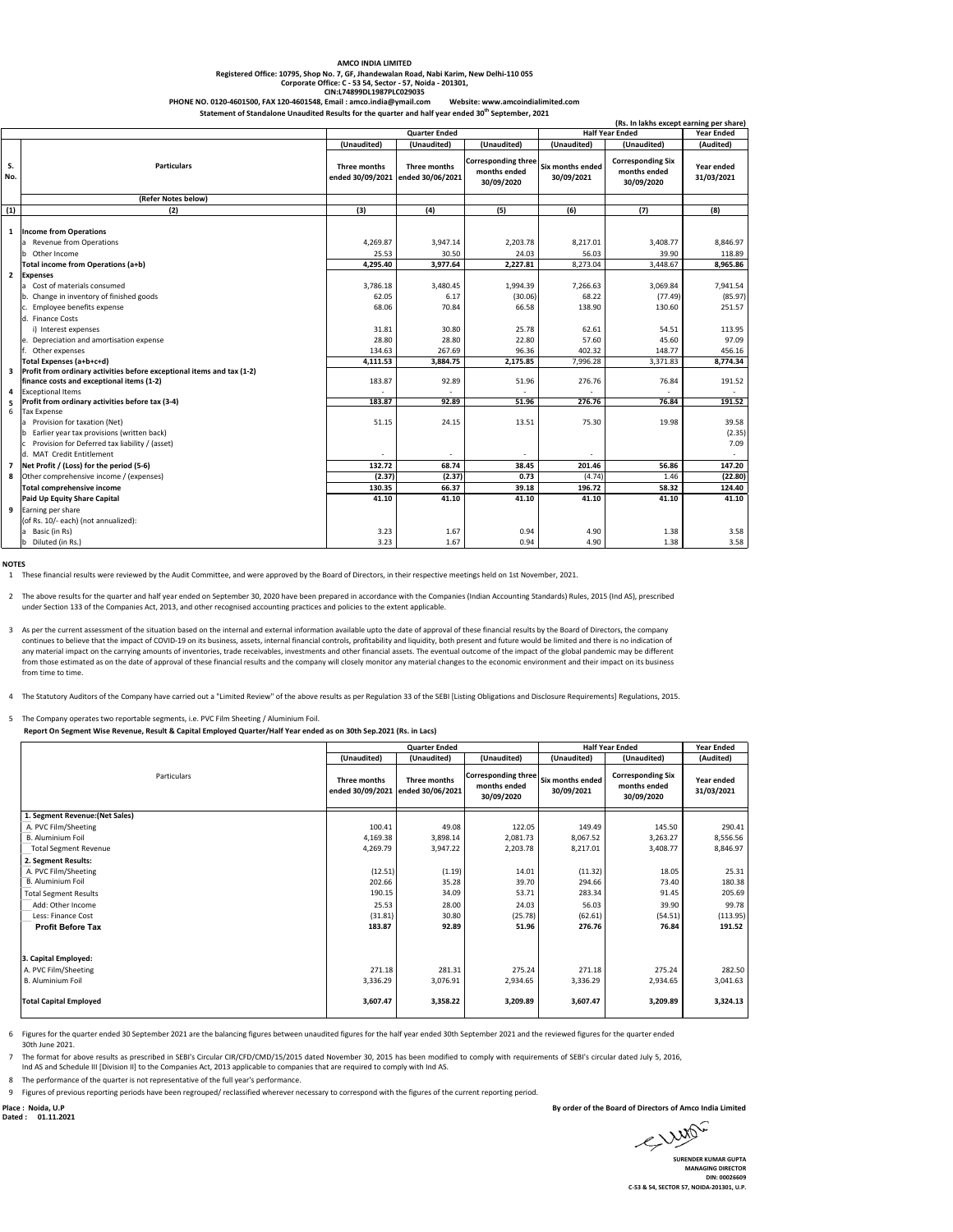#### **AMCO INDIA LIMITED**

**Corporate Office: C - 53 54, Sector - 57, Noida - 201301, PH NO. 0120-4601500, FAX 120-4601548 CIN : L74899DL1987PLC029035 Email : amco.india@ymail.com Website: www.amcoindialimited.com Regd. Office: 10795, Shop No. 7, GF, Jhandewalan Road, Nabi Karim, New Delhi-110 055**

#### **Statement of Assets & Liabilities**

|                                                          |                  | (Rs. in lakhs)     |  |  |
|----------------------------------------------------------|------------------|--------------------|--|--|
|                                                          | As on 30-09-2021 | As on 31-03-2021   |  |  |
| <b>Particulars</b>                                       |                  |                    |  |  |
|                                                          | <b>Unaudited</b> | Audited            |  |  |
| <b>NON-CURRENT ASSETS</b>                                |                  |                    |  |  |
| (a) Property, Plant and Equipment                        | 1,341.70         | 1,379.47           |  |  |
| (b) Capital Work in Progress                             |                  |                    |  |  |
| (c) Investment Property                                  | 337.08           | 340.58             |  |  |
| (d) Intangible Assets                                    |                  |                    |  |  |
| (e) Financial Assets                                     |                  |                    |  |  |
| (i) Investments                                          | 12.50            | 12.50              |  |  |
| (ii) Loans                                               | 672.27           | 767.73             |  |  |
| (iii) Others                                             |                  |                    |  |  |
| (f) Deferred Tax Assets (Net)                            |                  |                    |  |  |
| (g) Other Non-Current Assets                             | 18.66            | 8.13               |  |  |
|                                                          | 2,382.21         | 2,508.41           |  |  |
| <b>CURRENT ASSETS</b>                                    |                  |                    |  |  |
| (a) Inventories                                          | 1,013.03         | 873.02             |  |  |
| (b) Financial Assets                                     |                  |                    |  |  |
| (i) Trade Receivables                                    | 1,704.60         | 1,588.29           |  |  |
| (ii) Cash and Cash Equivalents                           | 24.29            | 123.68             |  |  |
| (iii) Bank Balance other than (ii) above                 | 64.02            | 54.02              |  |  |
| (iv) Loans                                               | 398.64           | 50.73              |  |  |
| (v) Others                                               |                  |                    |  |  |
| (c) Other Current Assets                                 | 194.25           | 105.59             |  |  |
|                                                          | 3,398.83         | 2,795.33           |  |  |
| <b>TOTAL ASSETS</b>                                      | 5,781.04         | 5,303.74           |  |  |
|                                                          |                  |                    |  |  |
| <b>EQUITY AND LIABILITIES</b>                            |                  |                    |  |  |
| <b>EQUITY</b>                                            |                  |                    |  |  |
| (a) Equity Share Capital                                 | 411.00           | 411.00             |  |  |
| (b) Other Equity                                         | 2,803.36         | 2,606.64           |  |  |
|                                                          | 3,214.36         | 3,017.64           |  |  |
| <b>LIABILITIES</b>                                       |                  |                    |  |  |
| <b>NON-CURRENT LIABILITIES</b>                           |                  |                    |  |  |
| (a) Financial Liabilities                                |                  |                    |  |  |
| (i) Borrowings                                           | 395.37           | 286.96             |  |  |
| (ii) Other Financial Liabilities                         |                  |                    |  |  |
| (b) Provisions                                           | 25.71            | 25.71              |  |  |
|                                                          | 82.96            | 82.96              |  |  |
| (c) Deferred Tax Liabilities (Net)                       |                  |                    |  |  |
| (d) Other Non-Current Liabilities                        | 504.03           | 395.62             |  |  |
| <b>CURRENT LIABILITIES</b>                               |                  |                    |  |  |
| (a) Financial Liabilities                                |                  |                    |  |  |
|                                                          |                  |                    |  |  |
| (i) Borrowings                                           | 1,238.40         | 1,337.29<br>383.71 |  |  |
| (ii) Trade Payables<br>(iii) Other Financial Liabilities | 390.92<br>39.61  | 41.73              |  |  |
|                                                          |                  |                    |  |  |
| (b) Other Current Liabilities                            | 99.32            | 82.74              |  |  |
| (c) Provisions                                           | 189.50           | 15.41              |  |  |
| (d)Current Tax                                           | 104.88           | 29.58              |  |  |
|                                                          | 2,062.65         | 1,890.48           |  |  |
| TOTAL EQUITY & LIABILITIES                               | 5,781.04         | 5,303.74           |  |  |
|                                                          |                  |                    |  |  |

**Place: Noida, U.P**

**Date: 01.11.2021 For AMCO INDIA LIMITED**<br>Place: Noida, U.P<br>  $\sqrt{2\pi}$ 

**Surender Kumar Gupta Managing Director DIN: 00026609 C-53 & 54, SECTOR 57, NOIDA-201301, U.P.**